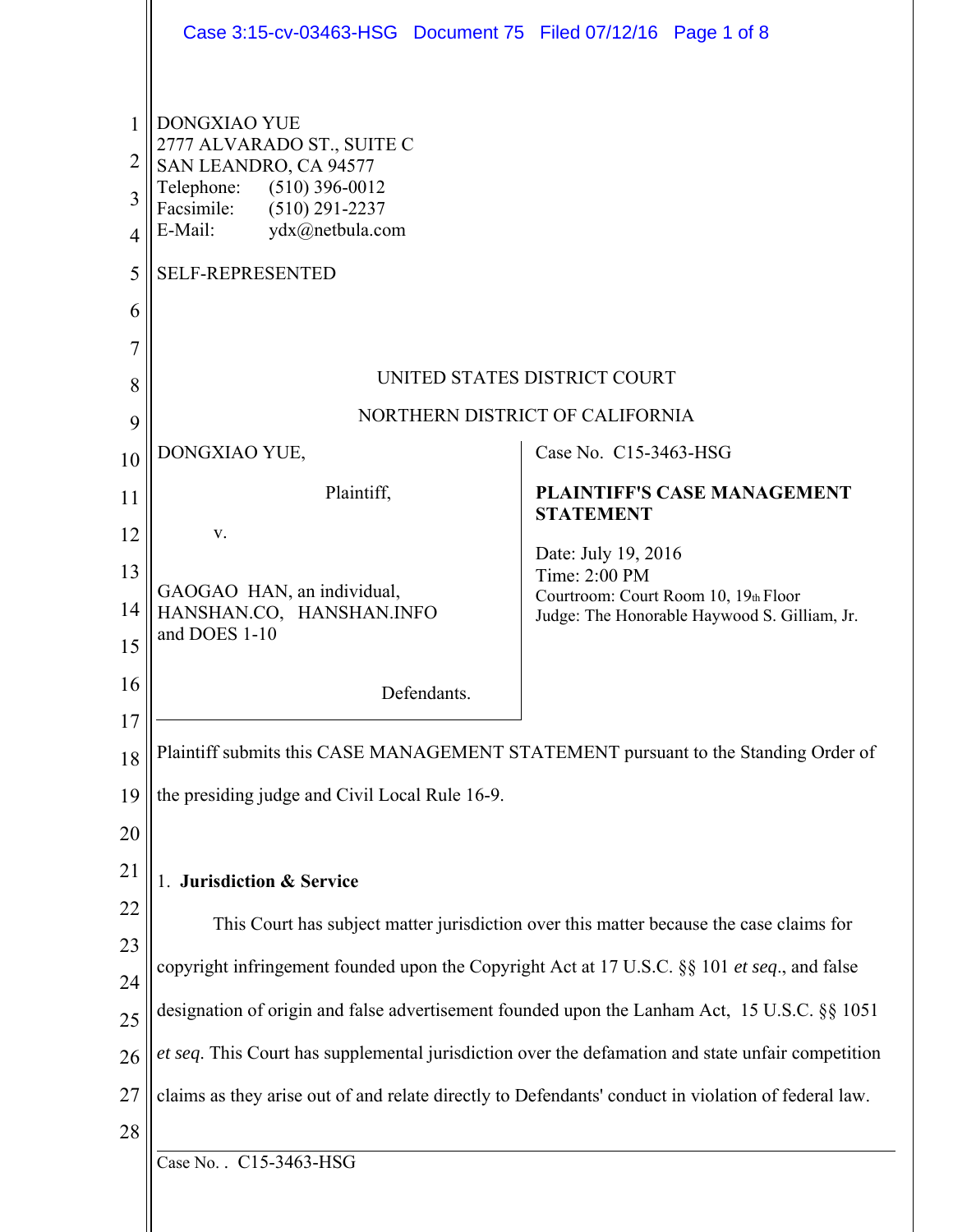## Case 3:15-cv-03463-HSG Document 75 Filed 07/12/16 Page 2 of 8

1 2 The court has personal jurisdiction over the defendants because they directed their actions against the state of California and their actions had effects in California.

| $\overline{3}$      | On February 5, 2016, Chief Magistrate Judge found that Defendants had been properly                                                                                                             |  |  |
|---------------------|-------------------------------------------------------------------------------------------------------------------------------------------------------------------------------------------------|--|--|
| $\overline{4}$      | served, by mail under the New Jersey Rules, or by email under the California rules (noting that<br>Plaintiff "received confirmation that at least one of the emails he sent was opened"). After |  |  |
| 5                   |                                                                                                                                                                                                 |  |  |
| 6<br>$\overline{7}$ | Defendants failed to timely answer the complaint, Plaintiff requested entry of default. The Clerk                                                                                               |  |  |
| 8                   | of Court entered default against all Defendants on March 1, 2016.                                                                                                                               |  |  |
| 9                   | Subsequently, Defendant Han appeared and motioned to set aside default and to dismiss                                                                                                           |  |  |
| 10                  | the case for lack of personal jurisdiction. Plaintiff agreed to set aside default as to Han. The Court                                                                                          |  |  |
| 11                  | found that personal jurisdiction over Han is proper and ordered that Han to be served again at his                                                                                              |  |  |
| 12                  | email address registered with the Court's ECF system. Plaintiff served Han at his new email                                                                                                     |  |  |
| 13<br>14            | address. Han has filed an answer, and asserted counterclaims of defamation, unfair competition                                                                                                  |  |  |
| 15                  | and vexatious behavior and frivolous litigation against Plaintiff.                                                                                                                              |  |  |
| 16                  |                                                                                                                                                                                                 |  |  |
| 17                  | 2. Facts                                                                                                                                                                                        |  |  |
| 18                  | In 2012, Plaintiff created a program called Tube.JS, which provided enhanced                                                                                                                    |  |  |
| 19                  | functionality for his website at zhenzhubay.com ("ZZB"). Defendant Han was an active user of                                                                                                    |  |  |
| 20                  | ZZB. Plaintiff wrote a blog article discussing the features of Tube.JS, and Han voted a "flowe"                                                                                                 |  |  |
| 21                  | emoticon under the blog. In 2014, Han established a competing website at Hanshan.Co and copied                                                                                                  |  |  |
| 22<br>23            | Tube.JS for use on Hanshan.Co. Plaintiff notified Hanshan.Co about the infringement. Han, acting                                                                                                |  |  |
| 24                  | as the administrator of Hanshan.Co, kept attacking Plaintiff with false statements calculated to                                                                                                |  |  |
| 25                  | injure Plaintiff's professional career and reputation, despite Plaintiff's repeated request that Han                                                                                            |  |  |
| 26                  |                                                                                                                                                                                                 |  |  |
| 27                  |                                                                                                                                                                                                 |  |  |
| 28                  | Case No. . C15-3463-HSG                                                                                                                                                                         |  |  |
|                     |                                                                                                                                                                                                 |  |  |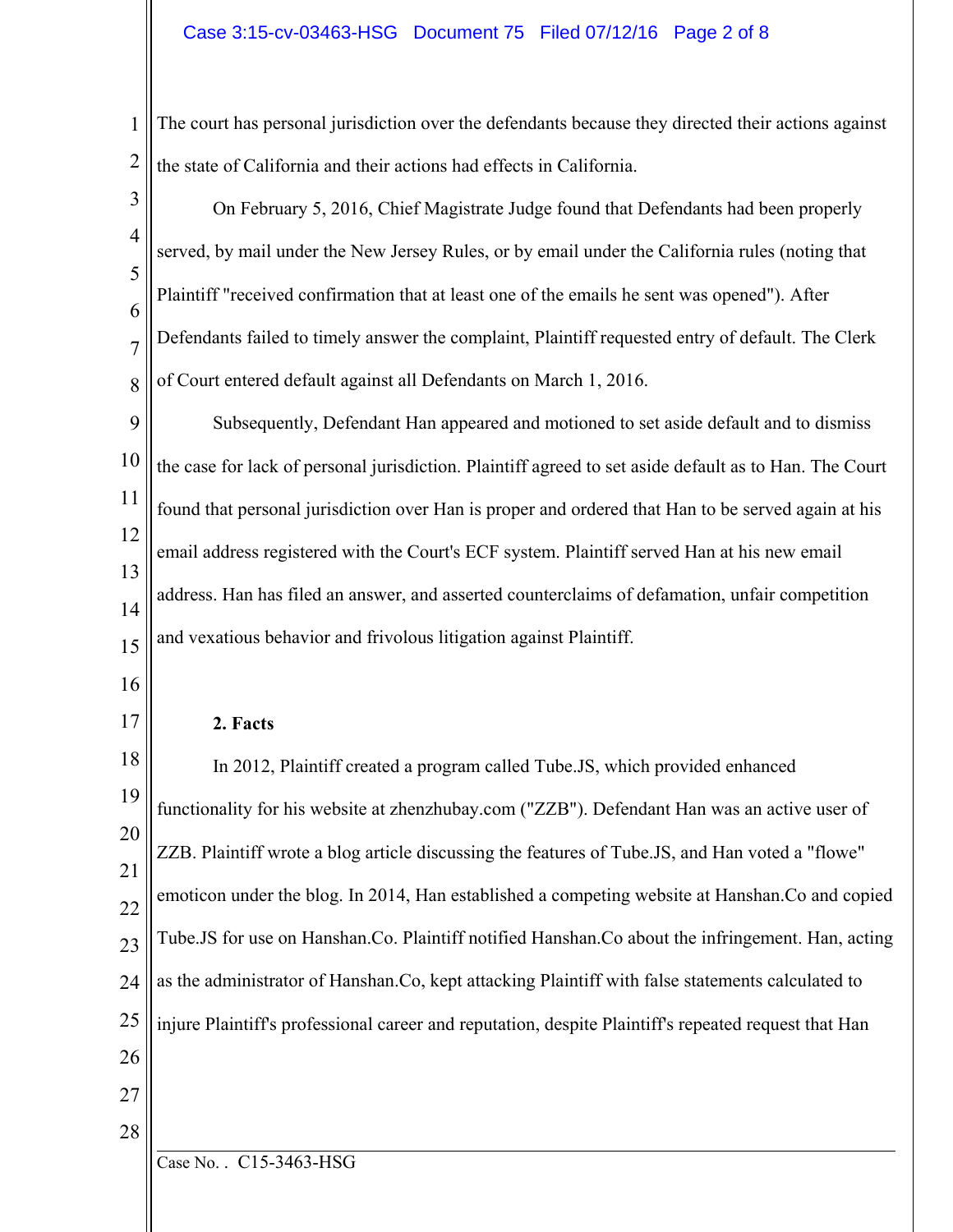## Case 3:15-cv-03463-HSG Document 75 Filed 07/12/16 Page 3 of 8

|                | stop such attacks. Plaintiff even registered on Hanshan.Co to dissuade Han from continuing the |  |  |
|----------------|------------------------------------------------------------------------------------------------|--|--|
| $\overline{2}$ | attacks. Han blocked Plaintiff's account on Hanshan, and continued his defamatory attacks.     |  |  |
| $\overline{3}$ | 3. Legal Issues                                                                                |  |  |
| 4              | Plaintiff expects the following legal issues:                                                  |  |  |
| 5              | Whether Han should be sanctioned for making many false statements in his sworn<br>$\bullet$    |  |  |
| 6              | declarations;                                                                                  |  |  |
| 7<br>8         |                                                                                                |  |  |
| 9              | Whether Han asserted valid counterclaims against Plaintiff.                                    |  |  |
|                | 4. Motions                                                                                     |  |  |
| 10             | Plaintiff expect to file the following motions                                                 |  |  |
| 11             | Motion to dismiss Han's counterclaims;                                                         |  |  |
| 12<br>13       | Motion for default judgment against Hanshan.Co and Hanshan.Info;                               |  |  |
| 14             | Motion for summary judgment.                                                                   |  |  |
| 15             | 5. Amendment of Pleadings                                                                      |  |  |
| 16             | There were a few IDs who posted defamatory statement against Plaintiff may amend the           |  |  |
| 17             | complaint when the persons behind these IDs are identified.                                    |  |  |
| 18             |                                                                                                |  |  |
| 19             |                                                                                                |  |  |
| 20             | 6. Evidence Preservation                                                                       |  |  |
| 21             | Plaintiff has preserved evidence relevant to the issues reasonably evident in this action.     |  |  |
| 22             | 7. Disclosures                                                                                 |  |  |
| 23             | Plaintiff has served his initial disclosures on Han.                                           |  |  |
| 24             | 8. Discovery                                                                                   |  |  |
| 25             | No discovery has been taken to date. Plaintiff's proposed discovery plan and descriptions      |  |  |
| 26             | of the scope of discovery appear below.                                                        |  |  |
| 27             |                                                                                                |  |  |
| 28             |                                                                                                |  |  |
|                | Case No. . C15-3463-HSG                                                                        |  |  |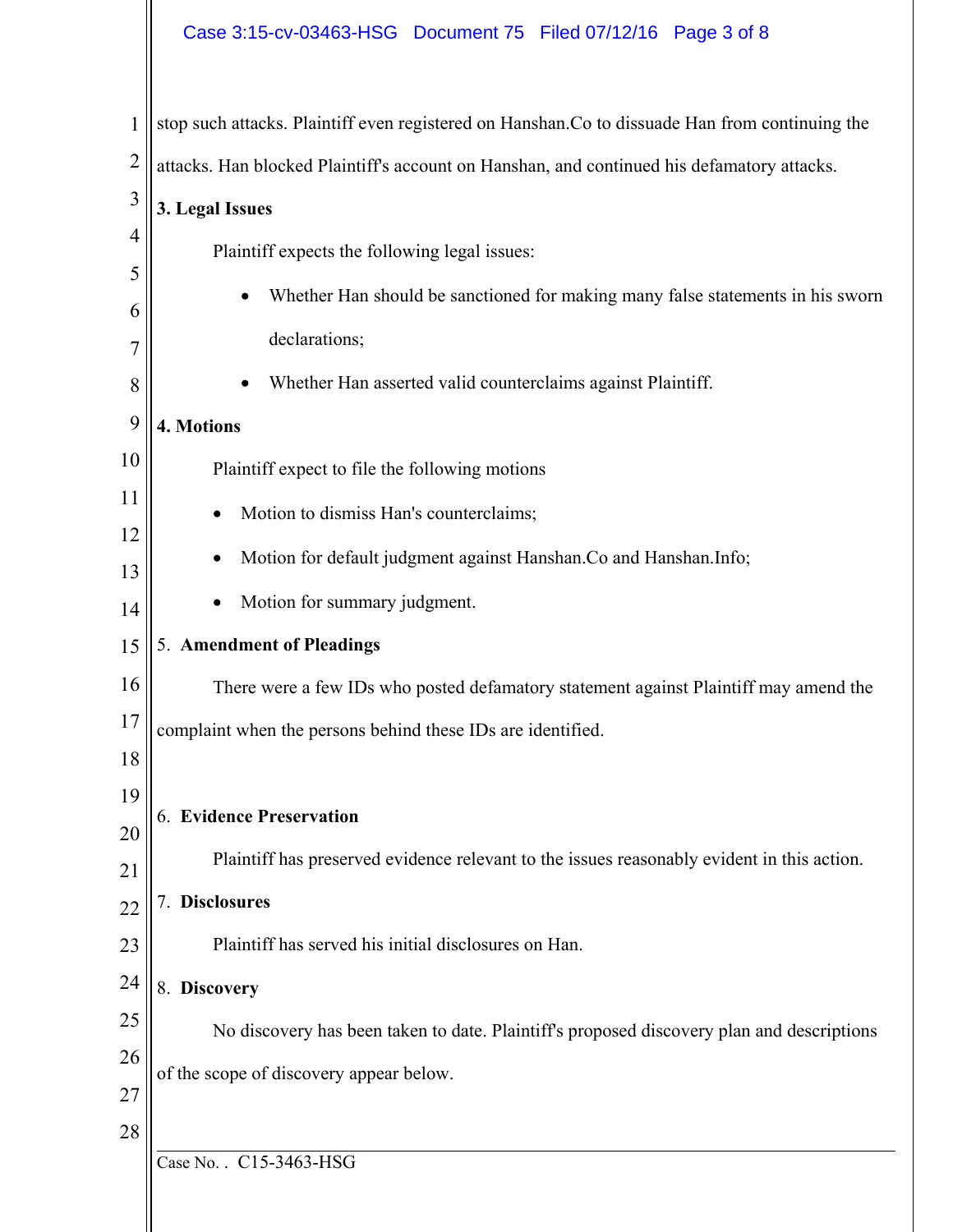| $\mathbf{1}$   |                                                                                                        |  |
|----------------|--------------------------------------------------------------------------------------------------------|--|
| $\overline{2}$ | 1) FRCP $26(f)(3)(A)$ : Plaintiff does not seek any changes in the timing, form, or                    |  |
| $\overline{3}$ | requirement for disclosures under Rule 26(a) and will make initial disclosures on July 12, 2016.       |  |
| 4              | 2) FRCP $26(f)(3)(B)$ : Plaintiff will seek discovery on at least the following topics:                |  |
| 5              | How Defendants copied and adapted Tube.JS for use on Hanshan.Co:                                       |  |
| 6              | How Tube.JS software was used Hanshan.Co;<br>٠                                                         |  |
| 7              | Likelihood of confusion caused by Han's use of the Tube. JS while holding out as his own;<br>$\bullet$ |  |
| 8              | Han's knowledge of the alleged infringement or its disregard of Plaintiff's rights;<br>$\bullet$       |  |
| 9              | Han's profits attributable to the alleged copyright infringement;<br>$\bullet$                         |  |
| 10             | Han's code allegedly used to replace Tube.JS;<br>$\bullet$                                             |  |
| 11             | Han's attacks on Plaintiff online and offline;<br>$\bullet$                                            |  |
| 12             | How others are misled by Han's statements about Plaintiff;<br>$\bullet$                                |  |
| 13             | Han's counterclaims;<br>$\bullet$                                                                      |  |
| 14             | Hans's defenses.<br>$\bullet$                                                                          |  |
| 15             | Plaintiff intends to serve document requests, written interrogatories, and requests for                |  |
| 16             | admission on Plaintiff pursuant to Rules 33, 34, and 36 regarding the above topics. Plaintiff          |  |
| 17             | intends to depose Han, and other witnesses as document discovery reveal the responsible persons.       |  |
| 18             | Plaintiff reserves the right to propound additional written discovery as it deems necessary.           |  |
| 19             | Plaintiff anticipates completion of fact discovery by April 19, 2017 and reserves the right to         |  |
| 20             |                                                                                                        |  |
| 21             | proffer and conduct expert discovery. Plaintiff proposes the parties adhere to the discovery limits    |  |
| 22             | set by the federal rules, and preserve the right to seek court approval of additional discovery.       |  |
| 23             | 3) FRCP $26(f)(3)(C)$ : The parties have discussed electronically-stored information ("ESI")           |  |
| 24             | and have agreed to preserve all ESI that may be relevant to this matter. The parties will negotiate    |  |
| 25             | specific issues regarding the scope of search and production when there are specific discovery         |  |
| 26             | requests to be addressed.                                                                              |  |
| 27             |                                                                                                        |  |
| 28             | Case No. . C15-3463-HSG                                                                                |  |
|                |                                                                                                        |  |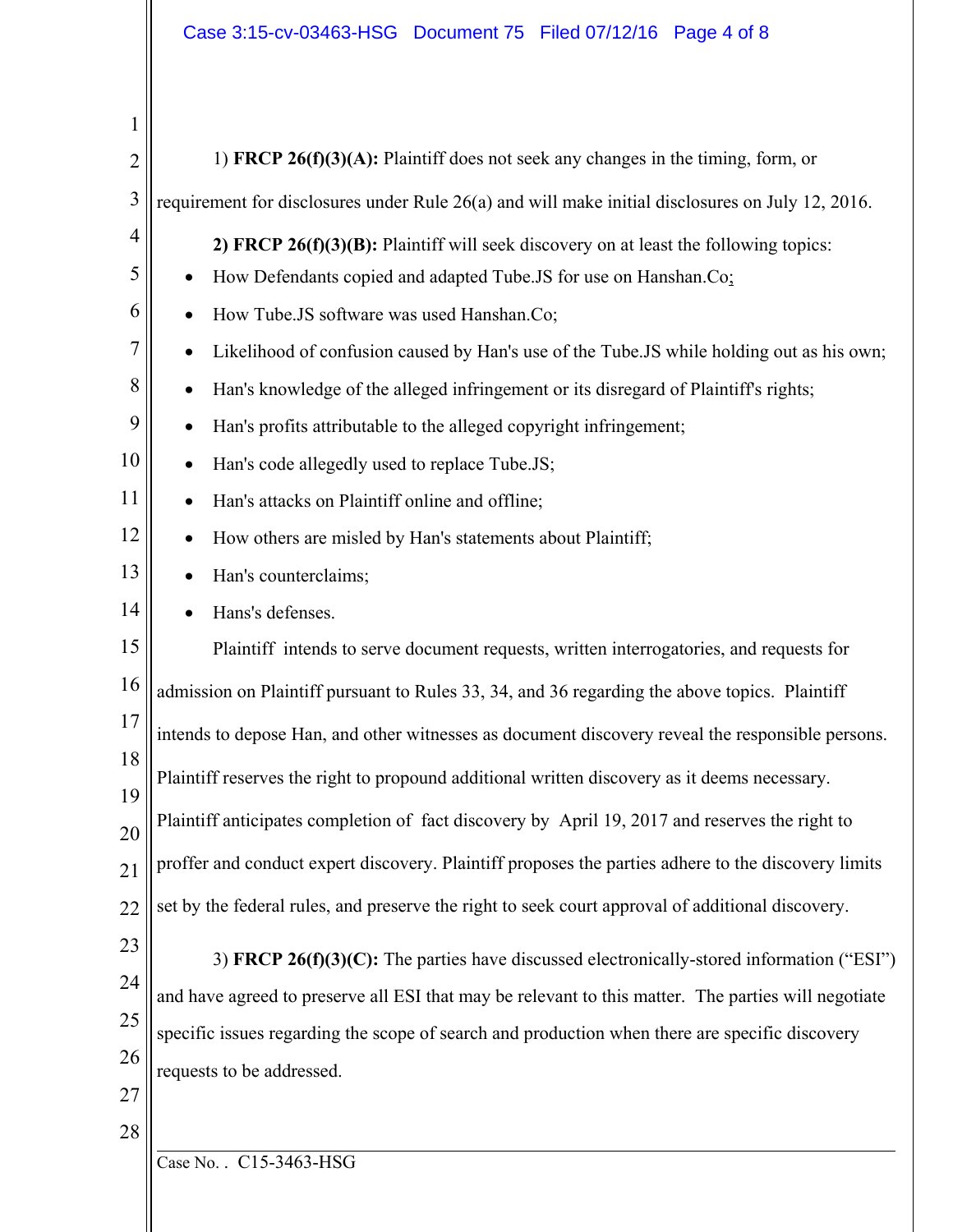| 4) FRCP $26(f)(3)(D)$ : Each party will produce a privilege log for any privileged materials<br>that are withheld from a production. The privilege logs will list the sender and recipients of a<br>given communication, the subject line, and the basis for the claim of privilege.<br><b>Class Actions</b><br>9.<br>Not applicable.<br>10. Related Cases<br>There is no related case.<br>11. Relief sought |  |
|--------------------------------------------------------------------------------------------------------------------------------------------------------------------------------------------------------------------------------------------------------------------------------------------------------------------------------------------------------------------------------------------------------------|--|
|                                                                                                                                                                                                                                                                                                                                                                                                              |  |
|                                                                                                                                                                                                                                                                                                                                                                                                              |  |
|                                                                                                                                                                                                                                                                                                                                                                                                              |  |
|                                                                                                                                                                                                                                                                                                                                                                                                              |  |
|                                                                                                                                                                                                                                                                                                                                                                                                              |  |
|                                                                                                                                                                                                                                                                                                                                                                                                              |  |
|                                                                                                                                                                                                                                                                                                                                                                                                              |  |
|                                                                                                                                                                                                                                                                                                                                                                                                              |  |
|                                                                                                                                                                                                                                                                                                                                                                                                              |  |
|                                                                                                                                                                                                                                                                                                                                                                                                              |  |
| That Defendants be held liable willful infringement of Plaintiff's copyrights;                                                                                                                                                                                                                                                                                                                               |  |
| That Defendants be preliminarily, and thereafter permanently, enjoined from                                                                                                                                                                                                                                                                                                                                  |  |
| infringing Plaintiff's copyrights;                                                                                                                                                                                                                                                                                                                                                                           |  |
|                                                                                                                                                                                                                                                                                                                                                                                                              |  |
| That Plaintiff be awarded its actual damages according to proof for Defendants'                                                                                                                                                                                                                                                                                                                              |  |
| acts of copyright infringement;                                                                                                                                                                                                                                                                                                                                                                              |  |
| That Defendants be ordered to disgorge their direct or indirect profits or gains                                                                                                                                                                                                                                                                                                                             |  |
| attributable to the infringement of Plaintiff's copyrights;                                                                                                                                                                                                                                                                                                                                                  |  |
|                                                                                                                                                                                                                                                                                                                                                                                                              |  |
| That Plaintiff be awarded statutory damages pursuant to 17 U.S.C. $\S$ 504(c)                                                                                                                                                                                                                                                                                                                                |  |
| when statutory damages are appropriate and desirable;                                                                                                                                                                                                                                                                                                                                                        |  |
| That Plaintiff recover its reasonable attorneys' fees pursuant to any applicable                                                                                                                                                                                                                                                                                                                             |  |
|                                                                                                                                                                                                                                                                                                                                                                                                              |  |
| laws and/or rules;                                                                                                                                                                                                                                                                                                                                                                                           |  |
| That Plaintiff recover his costs of this suit, including expert witness costs,                                                                                                                                                                                                                                                                                                                               |  |
| pursuant to 17 U.S.C. § 505 and any other applicable laws and/or rules;                                                                                                                                                                                                                                                                                                                                      |  |
|                                                                                                                                                                                                                                                                                                                                                                                                              |  |
|                                                                                                                                                                                                                                                                                                                                                                                                              |  |
|                                                                                                                                                                                                                                                                                                                                                                                                              |  |
|                                                                                                                                                                                                                                                                                                                                                                                                              |  |

 $\parallel$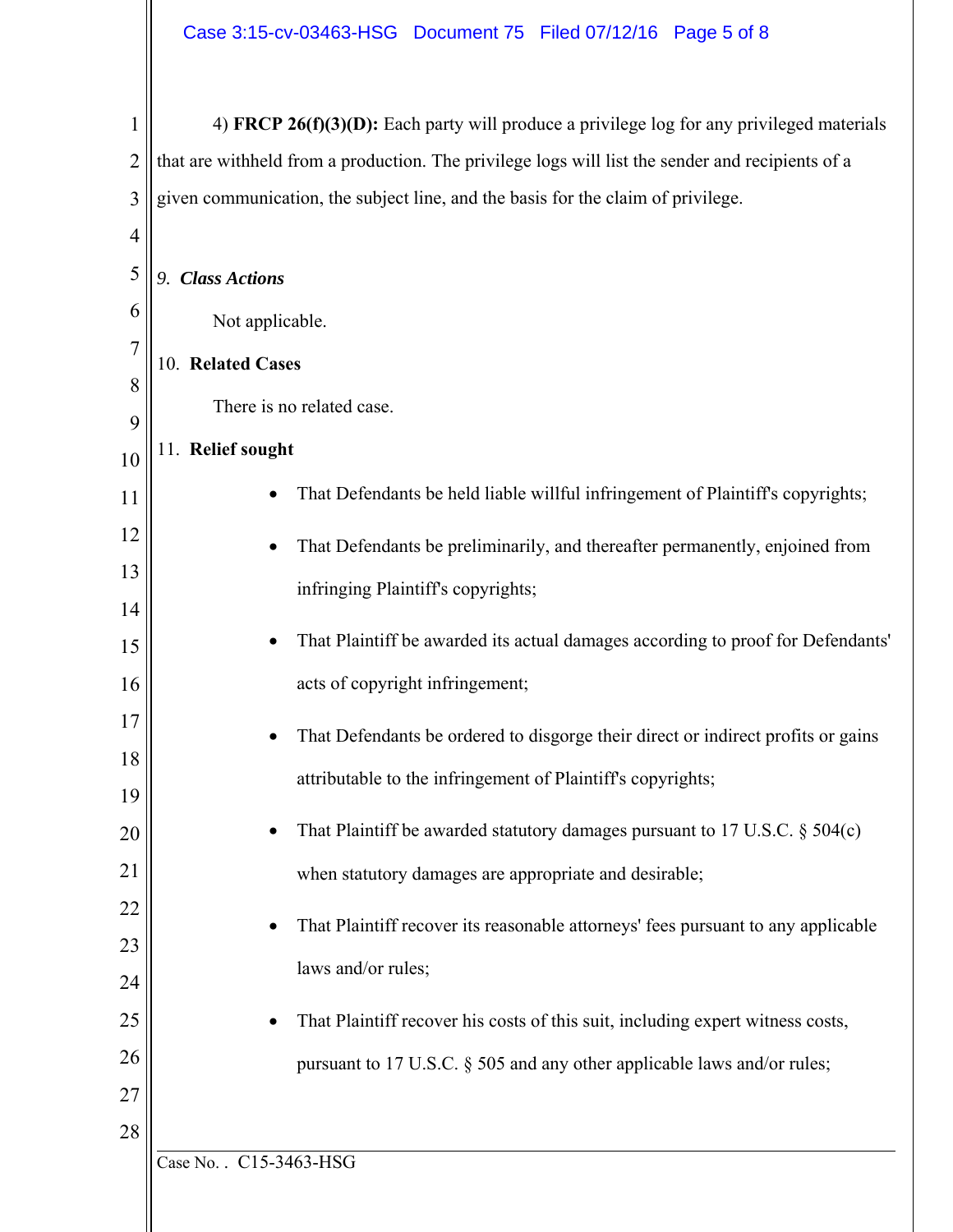| 1              | That Defendants be held liable for false designation of origin and unfair           |
|----------------|-------------------------------------------------------------------------------------|
| $\overline{2}$ | competition against Plaintiff in violation of 15 U.S.C. § 1125(a);                  |
| 3              | That Defendants be required to pay Plaintiff such damages as Plaintiff              |
| 4              |                                                                                     |
| 5              | sustained, or will sustain, as a result of Defendants' false designation of origin, |
| 6              | and account for all gains, profits, and advantages derived by Defendants, and       |
| 7              | that such damages be trebled as provided by 15 U.S.C. $\S$ 1117;                    |
| 8              | That Defendants be held liable for false advertisement and unfair competition       |
| 9              |                                                                                     |
| 10             | against Plaintiff in violation of 15 U.S.C. § 1125(a);                              |
| 11             | That Defendants Han and HANSHAN be required to pay Plaintiff such                   |
| 12             | damages as Plaintiff sustained, or will sustain, as a result of Defendants' false   |
| 13             | advertisement and unfair competition, and account for all gains, profits, and       |
| 14             | advantages derived by Defendants, and that such damages be trebled as               |
| 15             |                                                                                     |
| 16             | provided by 15 U.S.C. § 1117;                                                       |
| 17             | That the Court adjudge this to be an exceptional case and require Defendants        |
| 18             | pay Plaintiff the cost of this action, as provided by 15 U.S.C. § 1117;             |
| 19             |                                                                                     |
| 20             | That Defendants, and each of them, be held liable for defamation and/or             |
| 21             | defamation per se, and that Defendants defamed Plaintiff with malice,               |
| 22             | oppression and/or fraud;                                                            |
| 23             | That Plaintiff be awarded damages according to proof of defamation; That            |
| 24             | Plaintiff be awarded exemplary and/or punitive damages for Defendants'              |
| 25             |                                                                                     |
| 26             | defamation;                                                                         |
| 27             |                                                                                     |
| 28             |                                                                                     |
|                | Case No. . C15-3463-HSG                                                             |
|                |                                                                                     |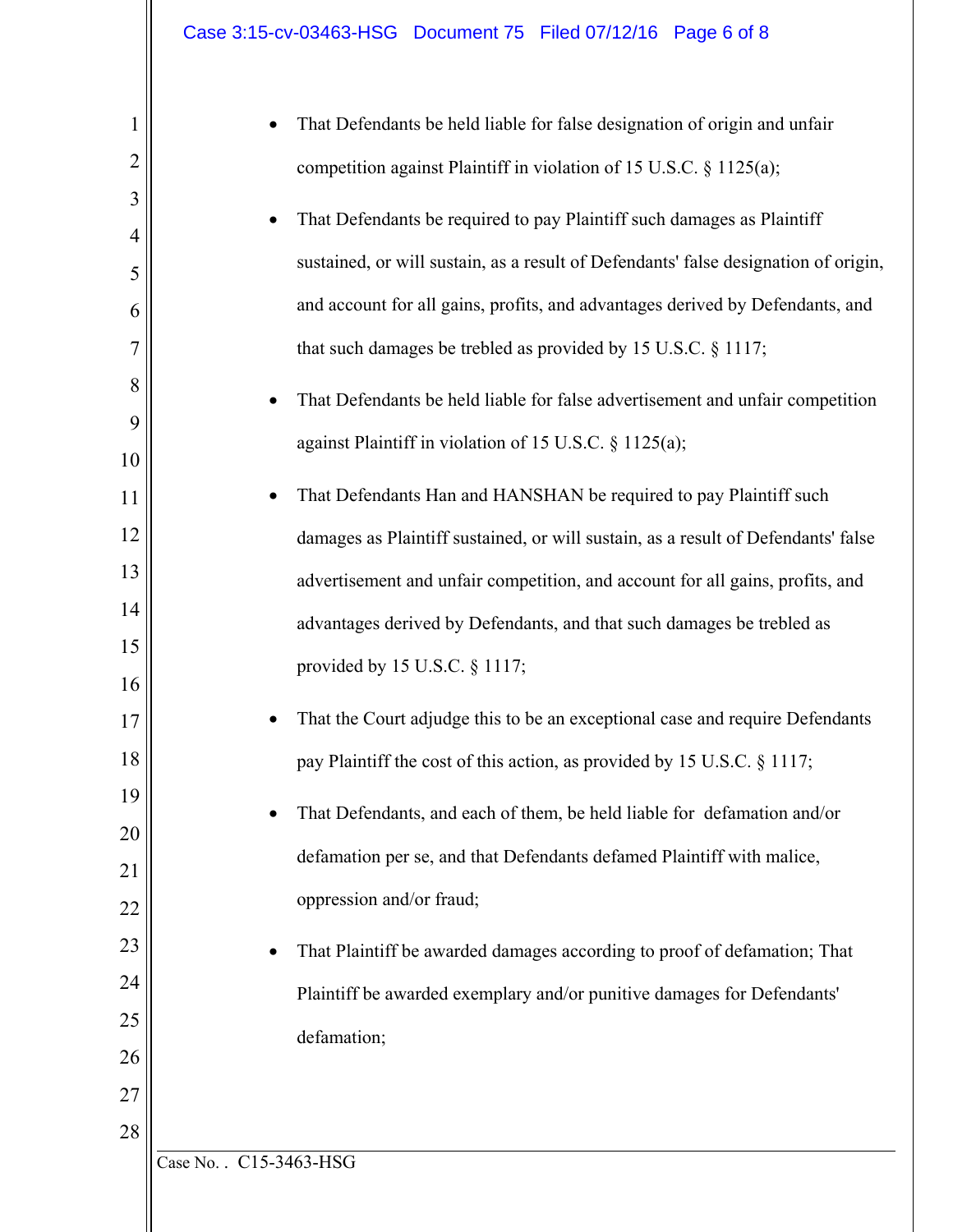|                                      | Case 3:15-cv-03463-HSG  Document 75  Filed 07/12/16  Page 7 of 8                                                                                                                                                                                                                                                                                                                             |  |  |
|--------------------------------------|----------------------------------------------------------------------------------------------------------------------------------------------------------------------------------------------------------------------------------------------------------------------------------------------------------------------------------------------------------------------------------------------|--|--|
| 1<br>2<br>3<br>4<br>5                | That Defendants HAN and HANSHAN be held liable for unfair competition in<br>violation of California Business & Professions Code § 17200 et seq., as alleged<br>herein, and be enjoined from engaging in any further such acts of unfair<br>competition.                                                                                                                                      |  |  |
| 6<br>7                               | 12. Settlement and ADR                                                                                                                                                                                                                                                                                                                                                                       |  |  |
| 8<br>9<br>10<br>11<br>12<br>13<br>14 | The parties has agreed to participate in the ENE process. An Early Neutral has already<br>been appointed and the parties will have conferred with her on July 13, 2016 to arrange the early<br>neutral evaluation.<br>13. Consent to Magistrate Judge For All Purposes<br>Plaintiff has consented to a magistrate judge. Defendant Han has declined to proceed<br>before a Magistrate judge. |  |  |
| 15<br>16<br>17                       | 14. 14. Other Reference<br>None known at this point.<br>15. Narrowing of Issues                                                                                                                                                                                                                                                                                                              |  |  |
| 18<br>19<br>20                       | Han has admitted copying the Tube.JS. Plaintiff will work in good faith to entertain<br>reasonable stipulations of fact and related summaries as a trial date nears.<br>16. Expedited Trial Procedure                                                                                                                                                                                        |  |  |
| 21<br>22<br>23<br>24                 | Plaintiff does not seek an expedited schedule.<br>17. Scheduling<br>Plaintiff proposes the following case schedule, subject to the Court's availability:<br>1.                                                                                                                                                                                                                               |  |  |
| 25                                   | <b>Event</b><br><b>Proposed Date</b>                                                                                                                                                                                                                                                                                                                                                         |  |  |
| 26<br>27                             | Deadline to amend pleadings<br>December 1, 2016                                                                                                                                                                                                                                                                                                                                              |  |  |
| 28                                   | Case No. . C15-3463-HSG                                                                                                                                                                                                                                                                                                                                                                      |  |  |